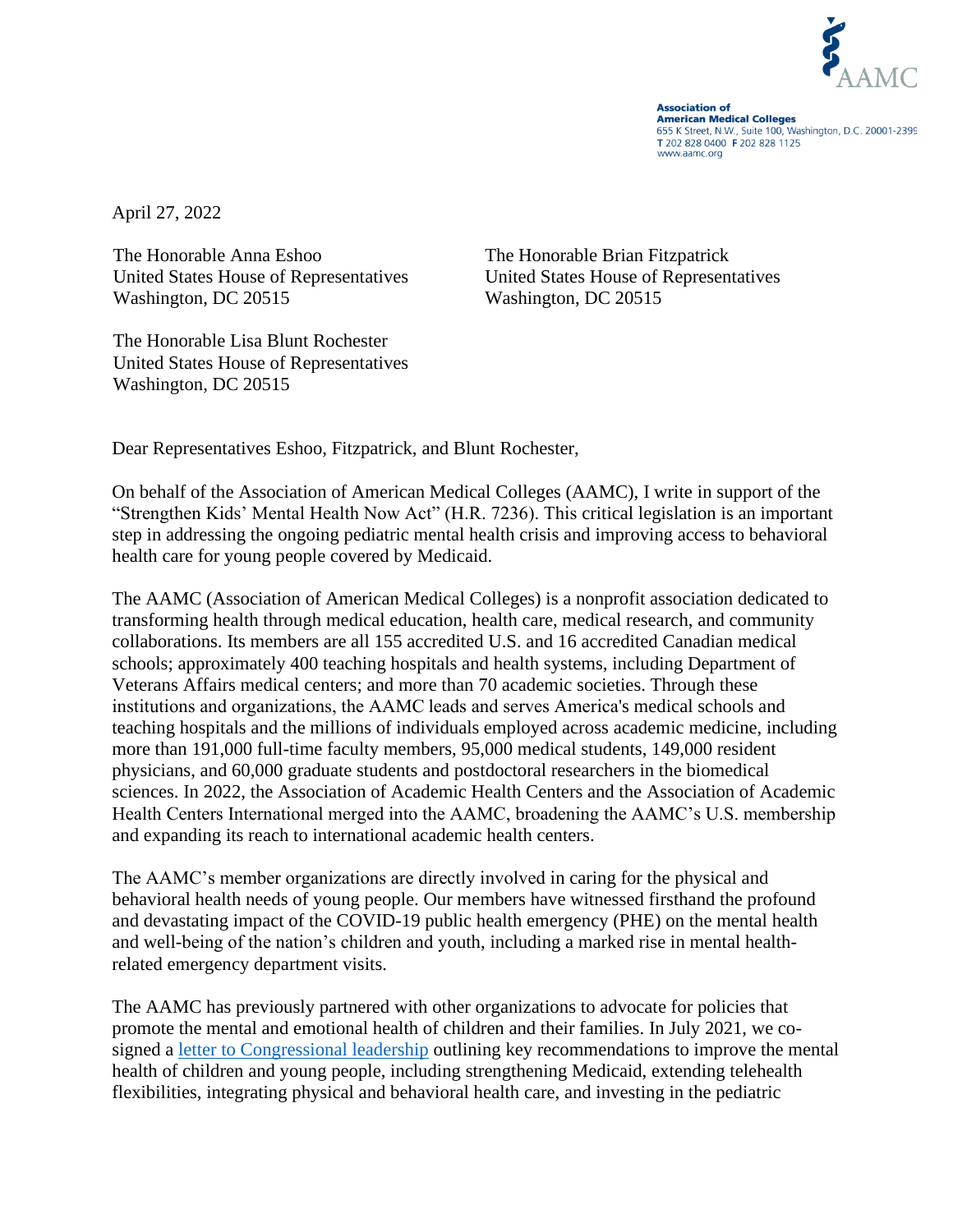Representatives Eshoo, Fitzpatrick and Blunt Rochester Apr. 27

behavioral health workforce. We further emphasized these and other recommendations in our November 2021 [letter to Senate Finance Committee leadership](https://www.aamc.org/media/57666/download?attachment) on barriers to mental health care.

Medicaid and the Children's Health Insurance Program (CHIP) are a key source of coverage for children and young people and are therefore critical to the financing and provision of behavioral health care. According to [data from Georgetown University Center for Children and Families,](https://ccf.georgetown.edu/2022/02/17/millions-of-children-may-lose-medicaid-what-can-be-done-to-help-prevent-them-from-becoming-uninsured/) approximately one-half of the nation's children receive health insurance coverage through Medicaid and CHIP. However, coverage alone does not ensure access to care. The comparatively low reimbursement rates provided by Medicaid—on average, just [two-thirds](https://www.macpac.gov/wp-content/uploads/2013/06/Medicaid-Primary-Care-Physician-Payment-Increase.pdf) of the rates proffered by Medicare—disincentivize provider participation in the program, resulting in network inadequacy and subpar access to care. This issue is particularly acute among specialty providers, including pediatric behavioral health clinicians. A recent [MACPAC presentation](https://www.macpac.gov/wp-content/uploads/2019/01/Physician-Acceptance-of-New-Medicaid-Patients.pdf) noted that just 35 percent of psychiatrists are willing to accept new patients covered by Medicaid. This research demonstrates that low reimbursement rates are a major hurdle to accessing mental and behavioral health services among young people with Medicaid coverage.

The "Strengthen Kids' Mental Health Now Act" aims to address these challenges by increasing Medicaid reimbursement rates for pediatric behavioral health services and expanding the pediatric behavioral health workforce. Through a 100% federal matching rate, the proposed legislation would ensure that Medicaid reimbursement rates for pediatric mental health services match Medicare levels. If enacted, this legislation would strengthen behavioral health provider network adequacy for children and youth covered under Medicaid.

This legislation proposes to strengthen our nation's pediatric behavioral health workforce and invest in integrated and community-based models of care. This legislation would authorize HRSA to establish a new grant program dedicated to advancing access to integrated behavioral health models for children and youth. Integrated behavioral health (IBH) involves medical and behavioral health clinicians working as a multidisciplinary care team to address the medical and behavioral health factors that impact patients' well-being. IBH models not only improve the convenience and coordination of mental health care, but also reduce the stigma around mental health services, as patients can receive mental health services within the primary or specialty care setting. In addition, this legislation would establish a new HRSA program to promote the recruitment, training, and retention of our behavioral health workforce. The AAMC believes that these investments are a crucial first step towards improving our health care system's capacity to meet the growing behavioral health needs of children and young people.

The AAMC appreciates your leadership on the "Strengthen Kids' Mental Health Now Act" and we look forward to working with you to pass this legislation and help ensure children and young people can access the behavioral health care they need to thrive. If you have any additional questions, please do not hesitate to contact me directly or Sinead Hunt, Legislative Analyst, Government Relations [\(sihunt@aamc.org\)](mailto:sihunt@aamc.org).

Sincerely,